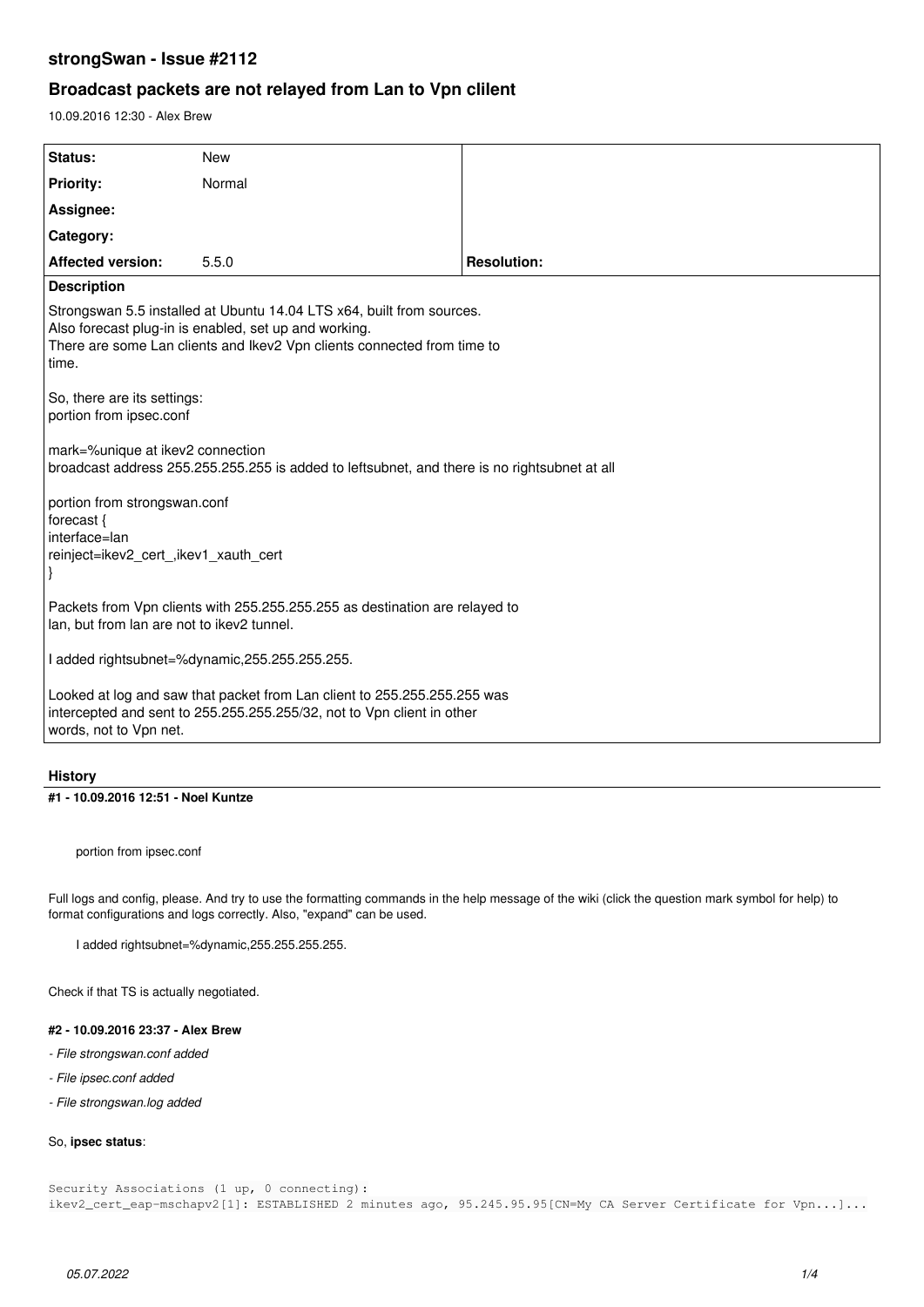79.2451.35.195[10.20.0.1] ikev2\_cert\_eap-mschapv2{1}: INSTALLED, TUNNEL, reqid 1, ESP in UDP SPIs: c14252df\_i 24d3c43b\_o ikev2\_cert\_eap-mschapv2{1}: 192.168.0.0/24 255.255.255.255/32 === 192.168.0.202/32 255.255.255.255/32

Look at attached files.

#### **#3 - 11.09.2016 00:32 - Noel Kuntze**

Logs indicate it works:

```
Sep 10 23:58:40 07[NET] forecast intercepted packet: 192.168.0.70 to 255.255.255.255
Sep 10 23:58:40 07[NET] forwarding a 255.255.255.255 broadcast from 192.168.0.70 to peer 255.255.255.255/32 (1
)
```
#### **#4 - 11.09.2016 11:23 - Alex Brew**

Noel Kuntze wrote:

Logs indicate it works: [...]

So, if you look at log for opposite direction, you will see: forecast intercepted packet: 192.168.0.202 to 255.255.255.255 forwarding a 255.255.255.255 broadcast from peer 192.168.0.202 to internal network

But regarding direction lan->vpn, there is

forwarding a 255.255.255.255 broadcast from 192.168.0.70 to peer 255.255.255.255/32 not

forwarding a 255.255.255.255 broadcast from 192.168.0.70 to peer 192.168.0.202/32 or some look like

forwarding a 255.255.255.255 broadcast from peer 192.168.0.70 to vpn clients

And I can not see any packets from lan to 255.255.255.255 at Vpn client are reached its.

In particular, speaking is about NetBios.

#### **#5 - 11.09.2016 11:34 - Noel Kuntze**

Alex Brew wrote:

Noel Kuntze wrote:

Logs indicate it works: [...]

So, if you look at log for opposite direction, you will see: forecast intercepted packet: 192.168.0.202 to 255.255.255.255 forwarding a 255.255.255.255 broadcast from peer 192.168.0.202 to internal network

Is that actually in the log of the remote side? Please attach the log to this issue.

But regarding direction lan->vpn, there is forwarding a 255.255.255.255 broadcast from 192.168.0.70 to peer 255.255.255.255/32 not forwarding a 255.255.255.255 broadcast from 192.168.0.70 to peer 192.168.0.202/32 or some look like forwarding a 255.255.255.255 broadcast from peer 192.168.0.70 to vpn clients

The destination of a broadcast packet is 255.255.255.255 (all networks) or 192.168.0.255 (this network). The forecast plugin duplicates packets to the registered IP addresses in its and sends them out over socket with the corresponding mark value. The log message's format or formulation doesn't give you any indication of what exactly it does. The to peer x/32 just uses the destination IP of the packet. It doesn't use the assigned IP of the remote peer.

And I can not see any packets from lan to 255.255.255.255 at Vpn client are reached its.

In particular, speaking is about NetBios.

#### **#6 - 11.09.2016 11:41 - Alex Brew**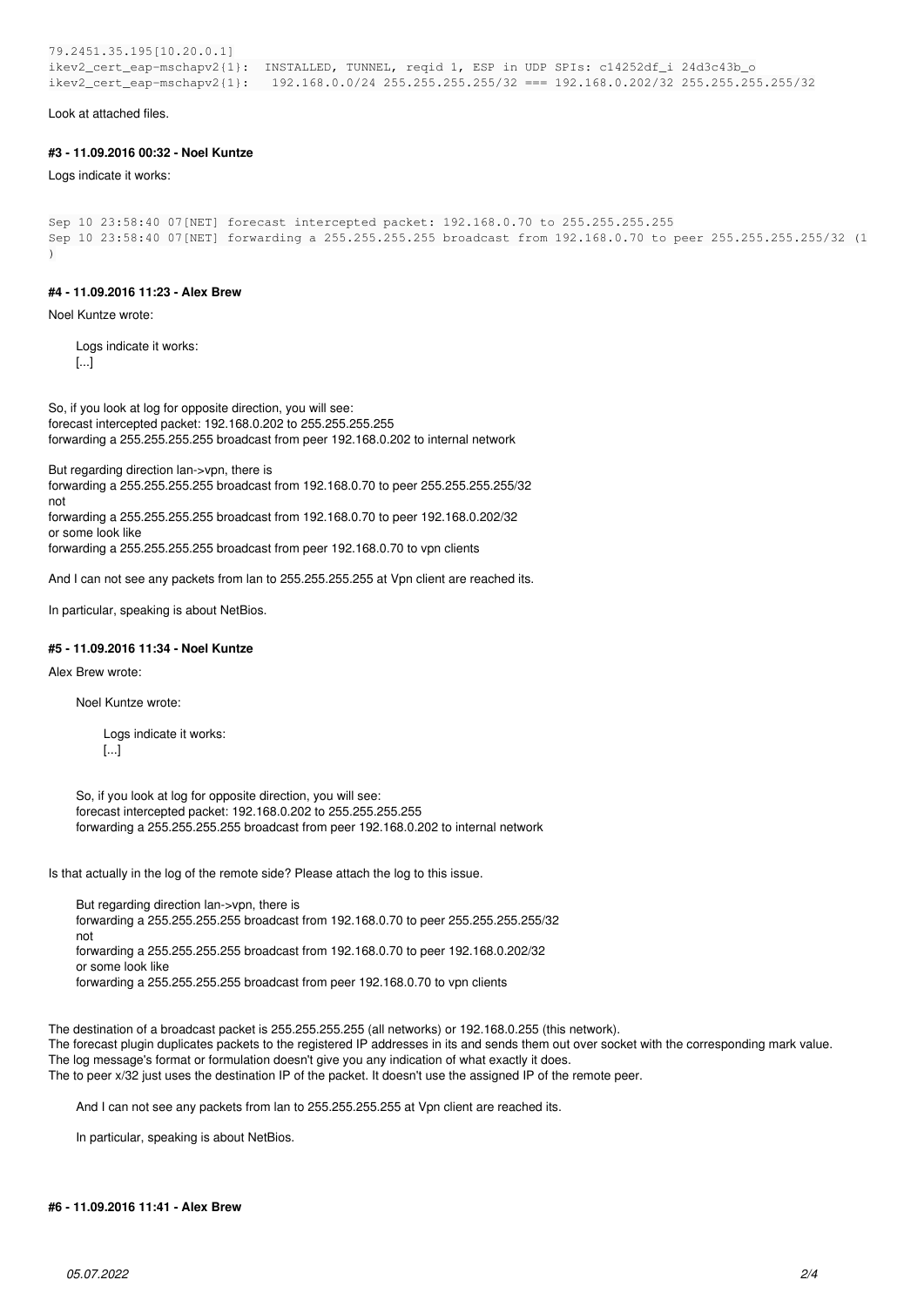Noel Kuntze wrote:

Alex Brew wrote:

Noel Kuntze wrote:

Logs indicate it works: [...]

So, if you look at log for opposite direction, you will see: forecast intercepted packet: 192.168.0.202 to 255.255.255.255 forwarding a 255.255.255.255 broadcast from peer 192.168.0.202 to internal network

Is that actually in the log of the remote side? Please attach the log to this issue.

But regarding direction lan->vpn, there is forwarding a 255.255.255.255 broadcast from 192.168.0.70 to peer 255.255.255.255/32 not forwarding a 255.255.255.255 broadcast from 192.168.0.70 to peer 192.168.0.202/32 or some look like forwarding a 255.255.255.255 broadcast from peer 192.168.0.70 to vpn clients

The destination of a broadcast packet is 255.255.255.255 (all networks) or 192.168.0.255 (this network). The forecast plugin duplicates packets to the registered IP addresses in its and sends them out over socket with the corresponding mark value. The log message's format or formulation doesn't give you any indication of what exactly it does. The to peer x/32 just uses the destination IP of the packet. It doesn't use the assigned IP of the remote peer.

And I can not see any packets from lan to 255.255.255.255 at Vpn client are reached its.

In particular, speaking is about NetBios.

No. The log is from server side only.

So, did I understand you right, that forecast inpercepted packet from lan node to 255.255.255.255 will be forwarded to Vpn client ?

May be some additional **iptables** settings are necessary. What one ?

### **#7 - 11.09.2016 11:47 - Alex Brew**

If in simple words, I can not ping Vpn client from Lan by NetBios name, but van ping Lan client from Vpn by NetBios name. NetBiosname of Vpn client is not resolved due to broadcast unreaching of Vpn client from Lan.

## **#8 - 11.09.2016 12:01 - Noel Kuntze**

Alex Brew wrote:

[..]

No. The log is from server side only.

So, did I understand you right, that forecast inpercepted packet from lan node to 255.255.255.255 will be forwarded to Vpn client ?

Yes.

May be some additional **iptables** settings are necessary. What one ?

I don't think so. Check the traffic flow.

### **#9 - 11.09.2016 12:14 - Alex Brew**

# Noel Kuntze wrote:

Alex Brew wrote:

[..]

No. The log is from server side only.

So, did I understand you right, that forecast inpercepted packet from lan node to 255.255.255.255 will be forwarded to Vpn client ?